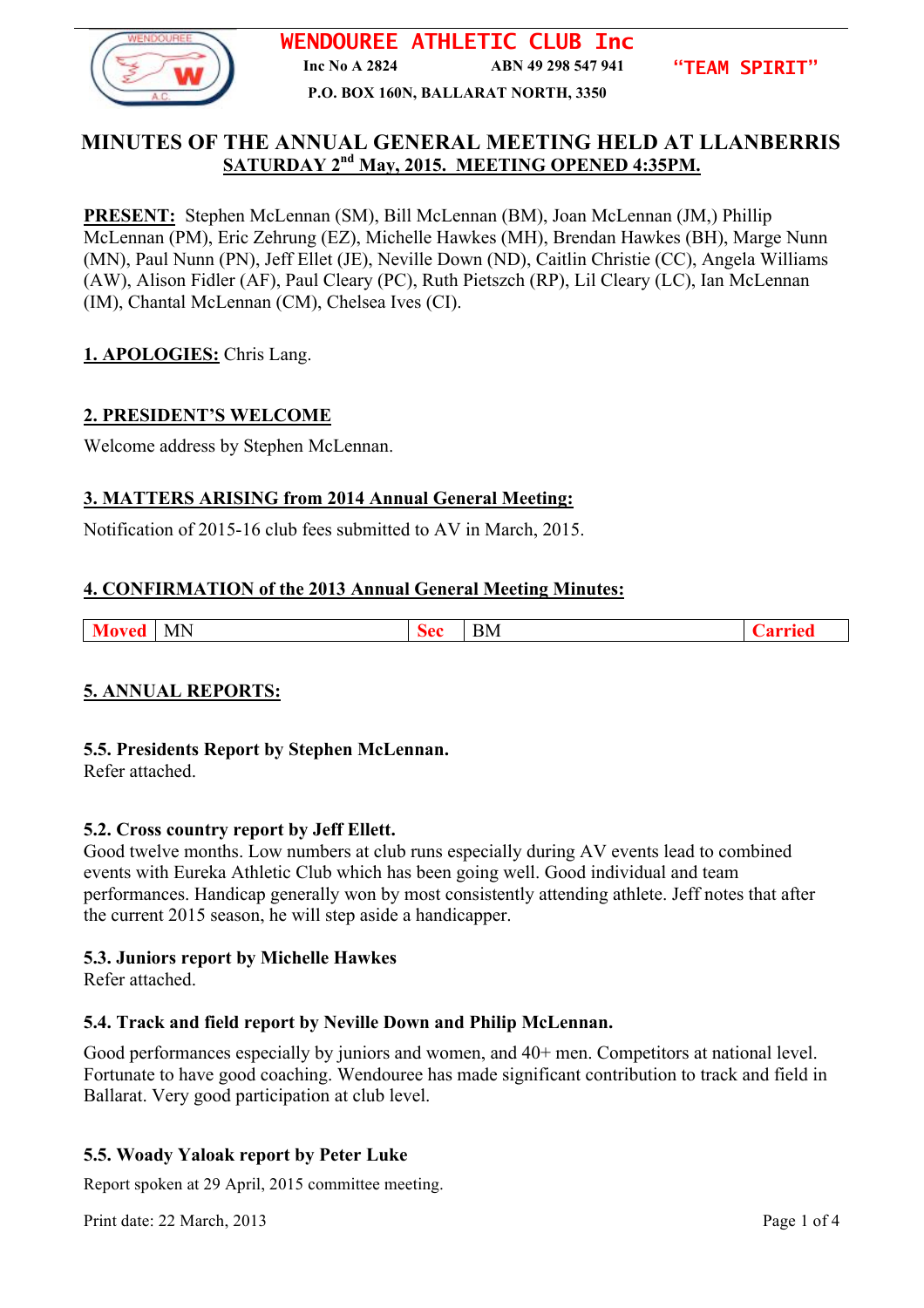# **5.6. Treasurers Report by Alison Fidler**

- Refer to report.<br>• Consolidating to
- Consolidating term deposits into a single fund. As smaller deposits mature, they are being held in cash management accounts. Final account will mature in July, 2015. Then, entire amount will be invested into a single term deposit which will hopefully attract a better interest rate than they do separately.
- Write off Banksia: \$13,512.28. (May get small amount.)
- Juniors track and field program accounts being rolled into main account.

#### **All Reports Moved as Read:**

## **6. FINANCIAL STATEMENT**

Presented by Alison Fidler. Refer attached.

| Mo<br>loved | AF | :ae<br>╌<br>$\sim$ | $\mathbf{v}$<br>் சட |  |
|-------------|----|--------------------|----------------------|--|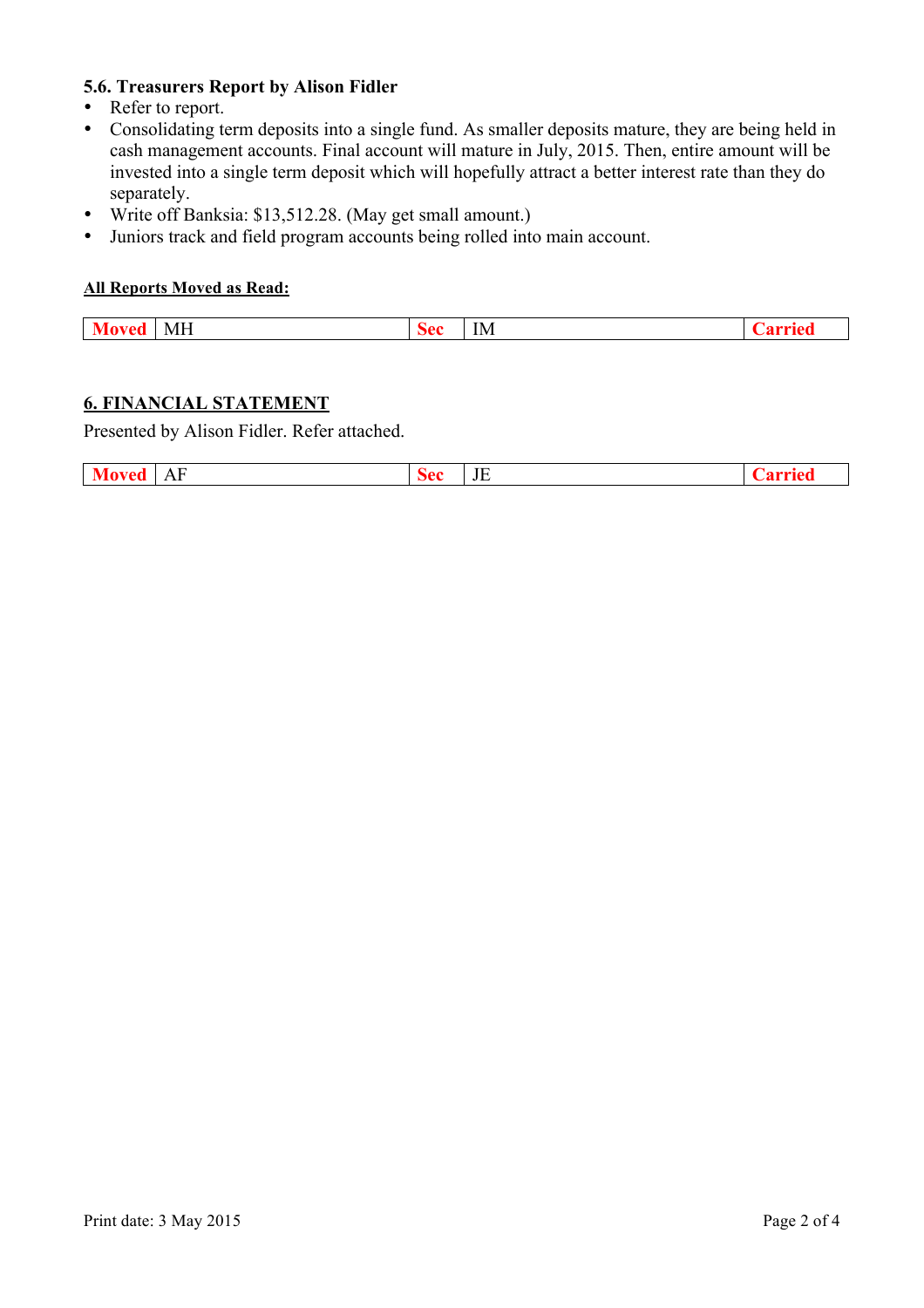# **7. ELECTION OF OFFICE BEARERS**

All positions for the Wendouree Athletic Club were declared vacant and William McLennan was asked to take the chair for the duration of the Elections.

|                                        |                       | <b>NOMINATED BY</b>   | <b>SECONDED BY</b>    |
|----------------------------------------|-----------------------|-----------------------|-----------------------|
| <b>President</b>                       | Stephen McLennan      | <b>Brendan Hawkes</b> | <b>Josh Hawkes</b>    |
| <b>Vice President</b>                  | <b>Brendan Hawkes</b> | Michelle Hawkes       | <b>Alison Fidler</b>  |
| Secretary                              | Michelle Hawkes       | <b>Brendan Hawkes</b> | <b>Alison Fidler</b>  |
| <b>Treasurer</b>                       | Alison Fidler         | Michelle Hawkes       | Stephen McLennan      |
| <b>Jnr Vice President</b>              | Angela Williams       | <b>Brendan Hawkes</b> | Caitlin Christie      |
| Registrar                              | Michelle Hawkes       | <b>Brendan Hawkes</b> | Derek Milton          |
| <b>Cross Country Convener</b>          | Jeff Ellett           | Michelle Hawkes       | Caitlin Christie      |
| <b>Jnr Cross Country Convener</b>      | Ian McLennan          | Michelle Hawkes       | Stephen McLennan      |
| Handicapper                            | Jeff Ellett           | Michelle Hawkes       | Caitlin Christie      |
| <b>Press Coordinator</b>               | William McLennan      | Stephen McLennan      | Joan McLennan         |
| <b>Records Officer</b>                 | Phillip McLennan      | Alison Fidler         | Neville Down          |
| <b>Social Media (Facebook)</b>         | Caitlin Christie      | Michelle Hawkes       | <b>Brendan Hawkes</b> |
| IT / Website manager                   | Caitlin Christie      | Paul Cleary           | Michelle Hawkes       |
| <b>Social and Fundraising</b>          | Michelle Hawkes       | <b>Brendan Hawkes</b> | <b>Jeff Ellett</b>    |
| <b>Assistant Social</b>                | Caitlin Christie      | Ian McLennan          | Neville Down          |
| <b>Finance Officer</b>                 | ////////////          | MMMM                  |                       |
| <b>Jnr T&amp;F Convener</b>            | Stephen McLennan      | Alison Fidler         | Ian McLennan          |
| & Jnr Development Officer              | Michelle Hawkes       | Alison Fidler         | Ian McLennan          |
| <b>BRAC Delegates</b>                  | Neville Down          | Michelle Hawkes       | Phillip McLennan      |
|                                        | Stephen McLennan      | <b>Brendan Hawkes</b> | <b>Josh Hawkes</b>    |
| <b>BRAC C' XC Delegate</b>             |                       |                       |                       |
| <b>BRAC Track &amp; Field Delegate</b> |                       |                       |                       |
| <b>BRAC Maintenance Delegate</b>       |                       |                       |                       |
| <b>BRAC Officials Delegate</b>         |                       |                       |                       |
| <b>AV Delegate</b>                     | Stephen McLennan      | <b>Brendan Hawkes</b> | <b>Josh Hawkes</b>    |
|                                        | Caitlin Christie      | Michelle Hawkes       | Stephen McLennan      |
|                                        |                       |                       |                       |
| <b>Club Committee:</b>                 | Stephen McLennan      | William McLennan      | Neville Down          |
|                                        | Alison Fidler         | Michelle Hawkes       | Caitlin Christie      |
|                                        | Jeff Ellet            | <b>Brendan Hawkes</b> | Ian McLennan          |
|                                        | Peter Luke            | Phillip McLennan      | Angela Williams       |
|                                        | <b>Josh Hawkes</b>    | Eric Zehrung          |                       |
|                                        |                       |                       |                       |
|                                        |                       |                       |                       |

# **Election of Office Bearer's for 2015-2016**

**Comments**. William McLennan passed on his congratulations and best wishes to the on coming committee.